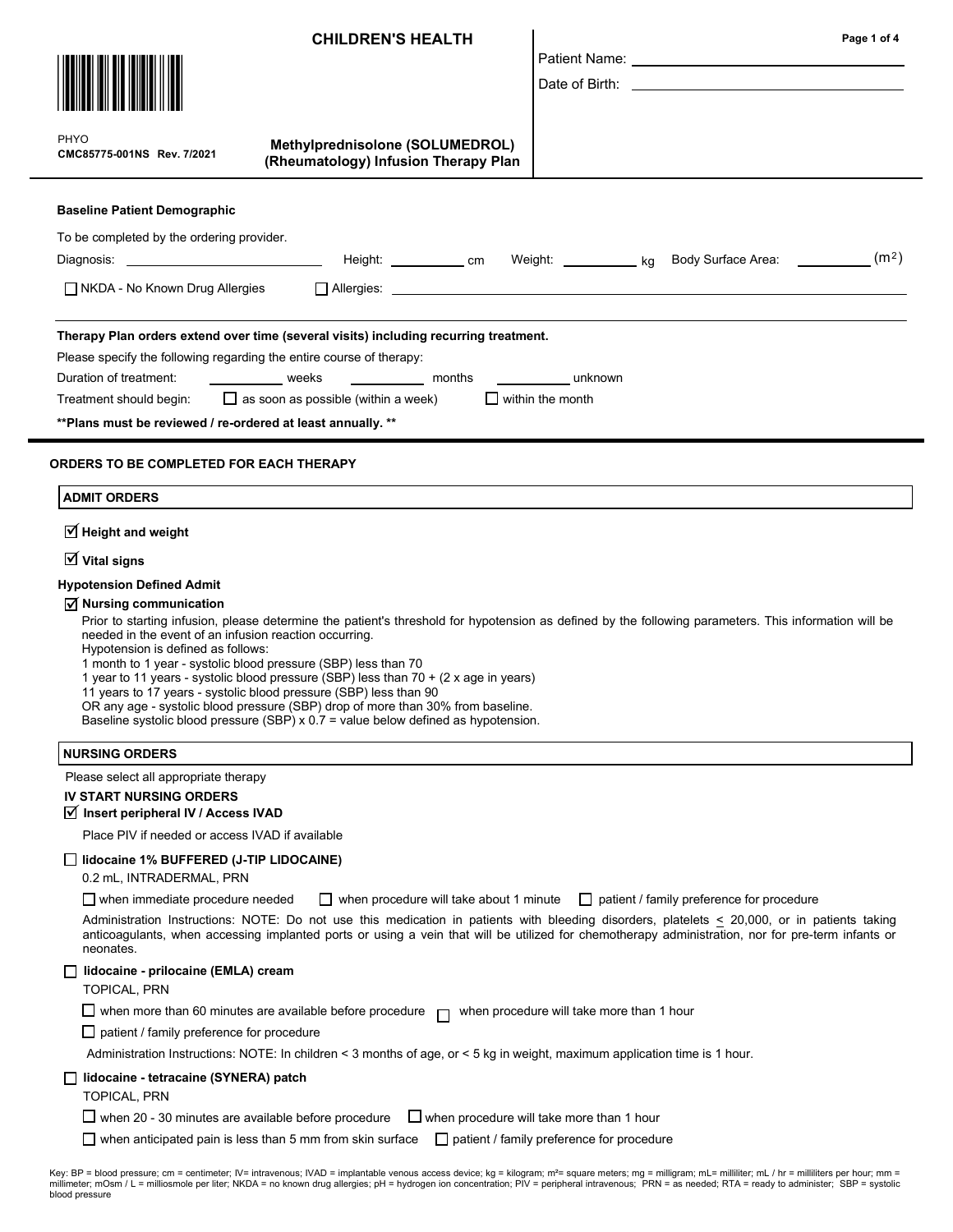## CHILDREN'S HEALTH



 $\mathbf{P}$ PHYO

CMC85775-001NS Rev. 7/2021

Methylprednisolone (SOLUMEDROL) (Rheumatology) Infusion Therapy Plan

### ORDERS TO BE COMPLETED FOR EACH THERAPY

NURSING ORDERS, CONTINUED

## lidocaine with transparent dressing 4% kit

TOPICAL, PRN

when 20 - 30 minutes are available before procedure  $\Box$  when procedure will take more than 1 hour

 $\Box$  patient / family preference for procedure

### $\Box$  Heparin flush

### heparin flush

10 - 50 units, INTRAVENOUS, PRN, IV line flush. Per protocol, heparin should not be used to flush peripheral IVs. This heparin flush should be used with all central lines including IVADs, with the exception of de-accessing the IVAD.

Patient Name: Date of Birth:

### heparin flush

100 - 300 units, INTRAVENOUS, PRN, IV line flush. Per protocol, heparin should not be used to flush peripheral IVs. For use only when de-accessing IVADs.

|  | $\Box$ Sodium chloride flush |
|--|------------------------------|
|--|------------------------------|

### Sodium chloride flush 0.9% injection

1 - 20 mL, INTRAVENOUS, PRN, IV line flush

### Sodium chloride - preservative free 0.9% injection

1 - 30 mL, INTRAVENOUS, PRN, IV line flush

### INTRA-PROCEDURE

### **Physician Communication Order**

The following sections of methylprednisolone - weekly, every two weeks, and every 4 weeks determines how often the pulse therapy will be repeated. Please select the section that is needed.

# Therapy Appointment Request

| Please select department for the therapy appointment request: |
|---------------------------------------------------------------|
|---------------------------------------------------------------|

Expires in 365 days

| Dallas Special Procedures | $\Box$ Plano Infusion Center |  | □ Dallas Allergy □ Dallas Transplant □ Dallas Neurology |  |
|---------------------------|------------------------------|--|---------------------------------------------------------|--|
|---------------------------|------------------------------|--|---------------------------------------------------------|--|

### $\Box$  Methylprednisolone - Weekly

 $\Box$  Physician Communication Order Dosing of methylprednisolone = 30 mg / kg (maximum of 1,000 mg) Please enter the dose of methyprednisolone in 'mg' to facilitate prior authorization requirements. INTERVAL: PRN

□ Measure Blood Pressure INTERVAL: Every visit

Monitor blood pressure every 15 minutes during methylprednisolone infusion. Hold infusion for blood pressure > and contact ordering provider.

## $\Box$  methylPREDNISolone RTA infusion  $\Box$  INTERVAL: 1 time a week Day 1

For doses  $\geq$  10 mg / kg, see Policy 7.10.16, assess and document heart rate and blood pressure every 15 minutes during infusion and for 1 hour after the infusion is complete. Doses > 15 mg / kg should be given over a minimum of 1 hour. Dose:

 $\Box$  methylPREDNISolone RTA infusion  $\Box$  INTERVAL: 1 time a week Day 2

For doses  $\geq$  10 mg / kg, see Policy 7.10.16, assess and document heart rate and blood pressure every 15 minutes during infusion and for 1 hour after the infusion is complete. Doses > 15 mg / kg should be given over a minimum of 1 hour. Dose:

## $\Box$  methylPREDNISolone RTA infusion  $\Box$  INTERVAL: 1 time a week Day 3

For doses  $\geq$  10 mg / kg, see Policy 7.10.16, assess and document heart rate and blood pressure every 15 minutes during infusion and for 1 hour after the infusion is complete. Doses > 15 mg / kg should be given over a minimum of 1 hour. Dose:

Key: BP = blood pressure; cm = centimeter; IV= intravenous; IVAD = implantable venous access device; kg = kilogram; m<sup>2</sup>= square meters; mg = milligram; mL= milliliter; mL / hr = milliliters per hour; mOsm / L = milliosmole per liter; NKDA = no known drug allergies; pH = hydrogen ion concentration; PIV = peripheral intravenous; PRN = as needed; RTA = ready to administer; SBP = systolic blood pressure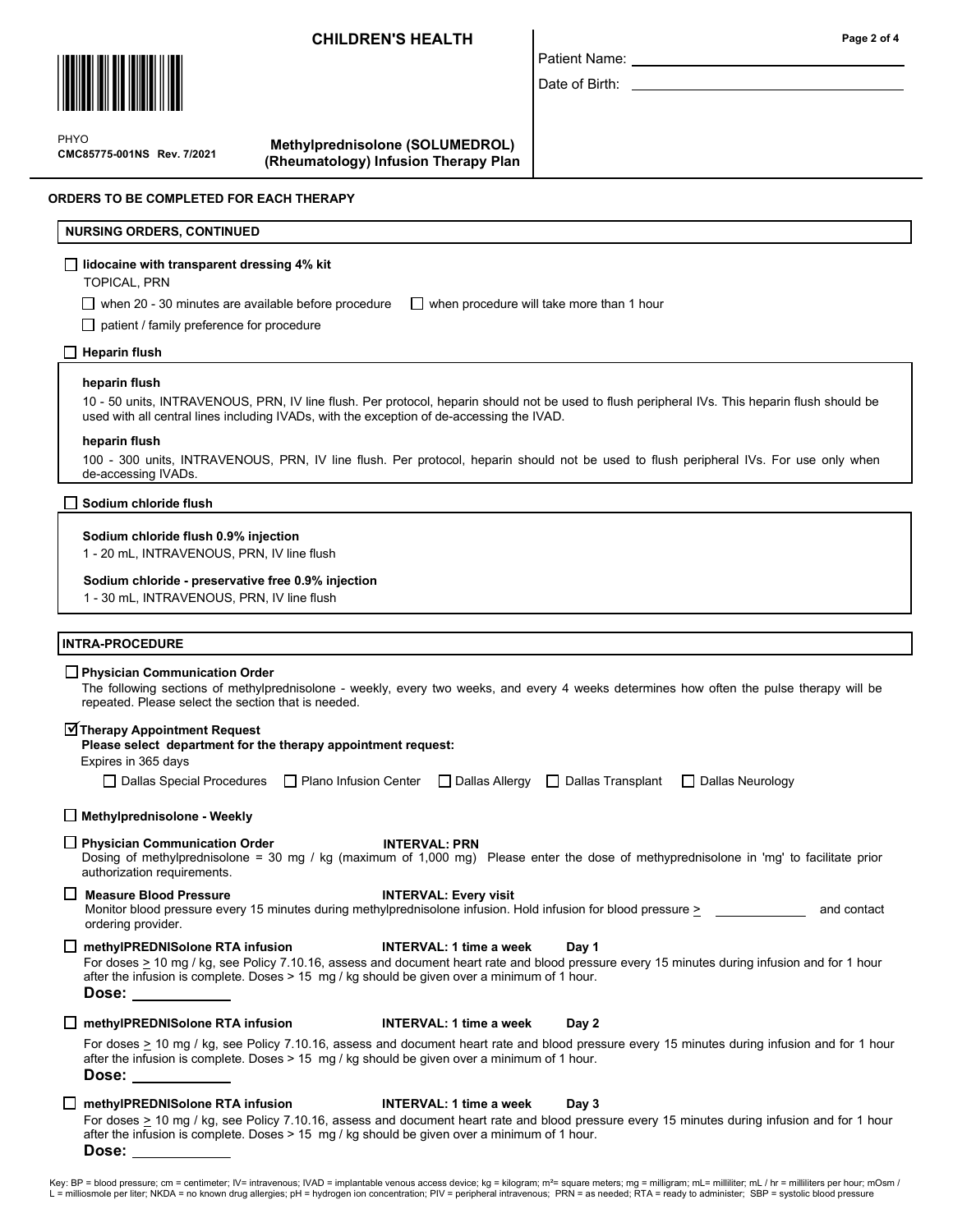## CHILDREN'S HEALTH



 $\mathbf{P}$ CMC85775-001NS Rev. 7/2021 PHYO

Methylprednisolone (SOLUMEDROL) (Rheumatology) Infusion Therapy Plan

## ORDERS TO BE COMPLETED FOR EACH THERAPY

## INTRA-PROCEDURE, CONTINUED

## Methylprednisolone - Every 2 weeks

## □ Physician Communication Order INTERVAL: PRN

Dosing of methylprednisolone = 30 mg / kg (maximum of 1,000 mg) Please enter the dose of methyprednisolone in 'mg' to facilitate prior authorization requirements.

### □ Measure Blood Pressure INTERVAL: Every visit

Monitor blood pressure every 15 minutes during methylprednisolone infusion. Hold infusion for blood pressure > \_\_\_\_\_\_\_\_\_\_\_\_\_\_\_\_\_\_\_ and contact ordering provider.

### □ methylPREDNISolone RTA infusion INTERVAL: Every 2 weeks Day 1

For doses > 10 mg / kg, see Policy 7.10.16, assess and document heart rate and blood pressure every 15 minutes during infusion and for 1 hour after the infusion is complete. Doses > 15 mg / kg should be given over a minimum of 1 hour. Dose:

## □ methylPREDNISolone RTA infusion INTERVAL: Every 2 weeks Day 2

For doses > 10 mg / kg, see Policy 7.10.16, assess and document heart rate and blood pressure every 15 minutes during infusion and for 1 hour after the infusion is complete. Doses > 15 mg / kg should be given over a minimum of 1 hour. Dose:

### □ methylPREDNISolone RTA infusion INTERVAL: Every 2 weeks Day 3

For doses > 10 mg / kg, see Policy 7.10.16, assess and document heart rate and blood pressure every 15 minutes during infusion and for 1 hour after the infusion is complete. Doses > 15 mg / kg should be given over a minimum of 1 hour. Dose:

## $\Box$  Methylprednisolone - Every 4 weeks

### □ Physician Communication Order INTERVAL: PRN

Dosing of methylprednisolone = 30 mg / kg (maximum of 1,000 mg) Please enter the dose of methyprednisolone in 'mg' to facilitate prior authorization requirements

□ Measure Blood Pressure INTERVAL: Every visit

Monitor blood pressure every 15 minutes during methylprednisolone infusion. Hold infusion for blood pressure > and contact ordering provider.

## $\Box$  methylPREDNISolone RTA infusion INTERVAL: Every 4 weeks Day 1

For doses > 10 mg / kg, see Policy 7.10.16, assess and document heart rate and blood pressure every 15 minutes during infusion and for 1 hour after the infusion is complete. Doses > 15 mg / kg should be given over a minimum of 1 hour. Dose:

□ methylPREDNISolone RTA infusion INTERVAL: Every 4 weeks Day 2

For doses > 10 mg / kg, see Policy 7.10.16, assess and document heart rate and blood pressure every 15 minutes during infusion and for 1 hour after the infusion is complete. Doses > 15 mg / kg should be given over a minimum of 1 hour. Dose:

□ methylPREDNISolone RTA infusion INTERVAL: Every 4 weeks Day 3

For doses > 10 mg / kg, see Policy 7.10.16, assess and document heart rate and blood pressure every 15 minutes during infusion and for 1 hour after the infusion is complete. Doses > 15 mg / kg should be given over a minimum of 1 hour. Dose:

## EMERGENCY MEDICATIONS

# $\overline{\triangleleft}$  Nursing communication

1. Hives or cutaneous reaction only – no other system involvement

## PATIENT IS HAVING A DRUG REACTION:

- a. Stop the infusion
- b. Give diphenhydramine as ordered

c. Check heart rate, respiratory rate and blood pressure every 5 minutes until further orders from provider.

- d. Connect patient to monitor (cardiac / apnea, blood pressure and oxygen saturation) if not already on one
	- e. Notify provider for further orders

# Date of Birth:

Patient Name: